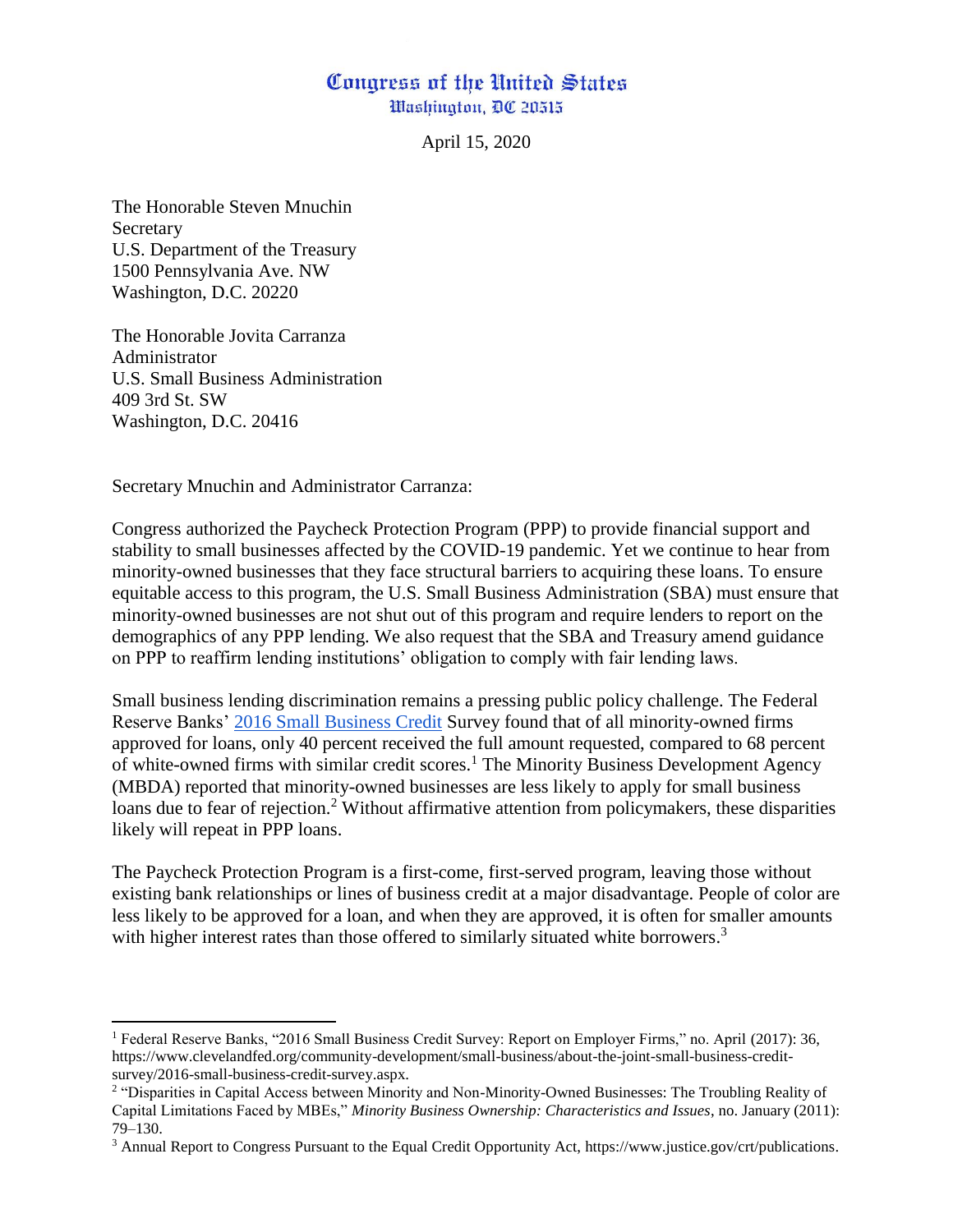To that end, we urge you to work with lenders to ensure fair access and require lenders to report on PPP lending to minority-owned businesses relative to their overall lending through the program. This data must include information on loan applicants and outcomes, disaggregated along racial and ethnic lines. Additionally, though issued guidance excludes applicants with criminal history, including those who were charged but never convicted and those who have already served their sentences, nothing in the CARES Act requires this prohibition. This guidance is especially troubling considering the rampant racial disparities in our criminal justice system. This exclusion exacerbates existing inequities in access to credit and lenders should report the number of loans rejected on this basis.

Even as overall business formation fell, minority-owned businesses accounted for half of all new businesses created in the last decade. Between 2007 and 2017, minority-owned businesses managed to grow at ten times the rate of all small businesses, dispelling any notions about their viability<sup>4</sup>. The success of minority-owned businesses in the face of structural discrimination only underscores the necessity of fair lending laws and the duty to enforce them.

Unfortunately, the [interim final rule i](https://home.treasury.gov/system/files/136/PPP--IFRN%20FINAL.pdf)ssued by SBA makes no mention of protections like the Equal Credit Opportunity Act (ECOA) or the Truth in Lending Act (TILA), raising doubts about the Administration's commitment to enforce fair lending laws essential to protecting small businesses seeking to participate in the PPP. We urge you to revise the interim final rule to reaffirm that fair lending protections apply to PPP loans.

As we work to secure additional funding for the survival of small businesses across the country, it is crucial that we can verify the accessibility of federal assistance to all eligible companies. Without stringent reporting, we can neither confirm racial disparities nor correct any exclusionary lending practices under the Paycheck Protection Program. The story of minorityowned businesses struggling to access capital is the story of banking practices that too often exclude people of color as potential customers. A federally guaranteed loan program must not do the same. We urge you to move forward with the data transparency and fair lending protections outlined in this letter, and we request a response by April 23, 2020.

Thank you,

 $\overline{\phantom{a}}$ 

Ayanna Pressley Kamala D. Harris Member of Congress U.S. Senator

Gregory W. Meeks Sherrod Brown Member of Congress U.S. Senator

Nydia M. Velázquez Charles E. Schumer Member of Congress U.S. Senator

<sup>4</sup> Jared Weitz, "Why Minorities Why Minorities Have So Much Trouble Accessing Small Business Loans," Forbes, January 22, 2018, https://www.forbes.com/sites/forbesfinancecouncil/2018/01/22/why-minorities-have-so-muchtrouble-accessing-small-business-loans/#6ad335c055c4.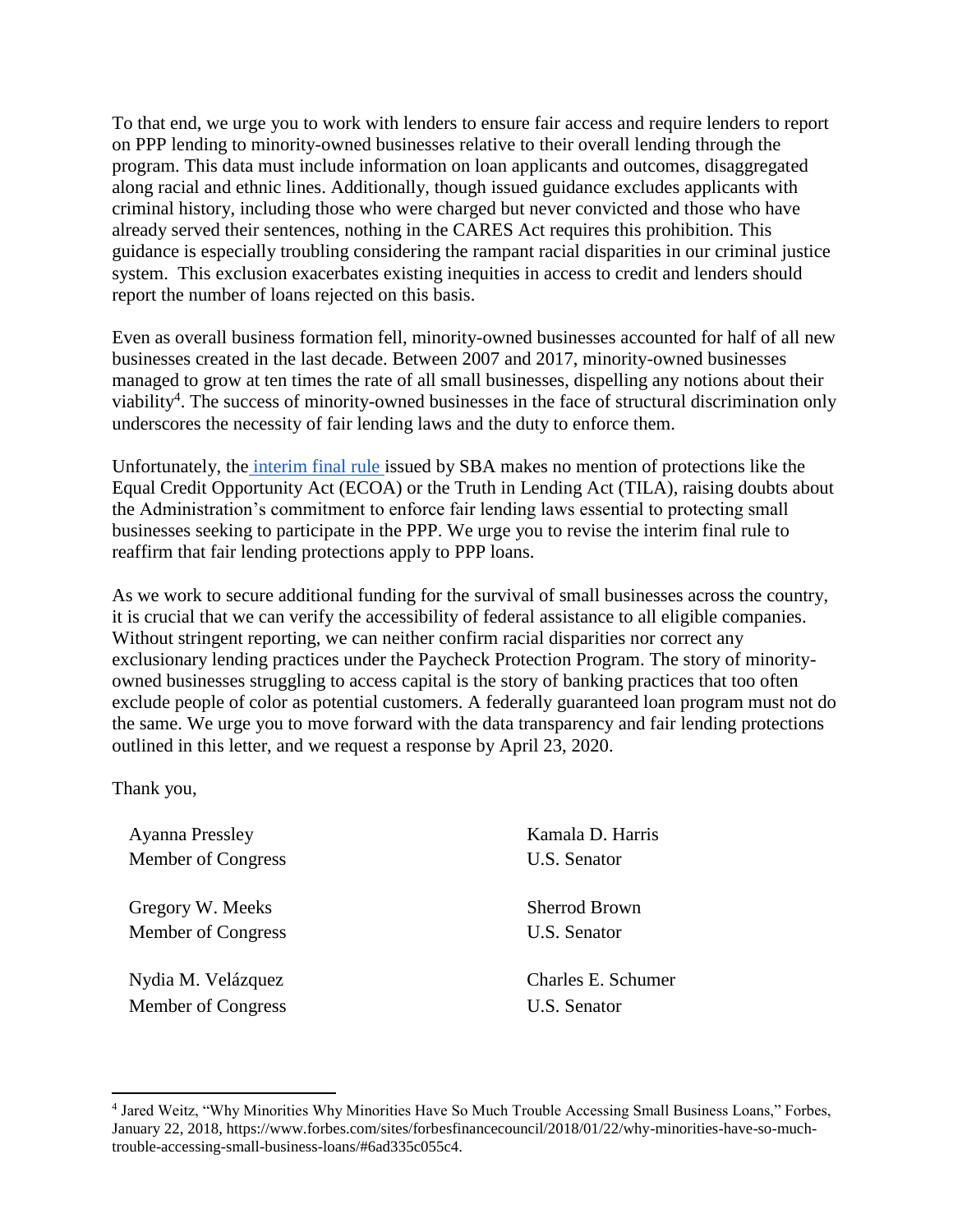Grace F. Napolitano Cory A. Booker Member of Congress U.S. Senator

Jesús G. "Chuy" García Bernard Sanders Member of Congress U.S. Senator

Carolyn B. Maloney Chris Van Hollen Member of Congress U.S. Senator

Member of Congress U.S. Senator

Grace Meng **Edward J. Markey** Member of Congress U.S. Senator

Dwight Evans Tammy Baldwin Member of Congress U.S. Senator

Anthony G. Brown Dianne Feinstein Member of Congress U.S. Senator

Eleanor Holmes Norton Ron Wyden Member of Congress U.S. Senator

Al Lawson Mazie K. Hirono Member of Congress U.S. Senator

Peter A. DeFazio Robert P. Casey, Jr. Member of Congress U.S. Senator

Marcy Kaptur **Elizabeth Warren** Member of Congress U.S. Senator

Henry Cuellar **Amy Klobuchar** Amy Klobuchar Member of Congress U.S. Senator

Jan Schakowsky Jacky Rosen Member of Congress U.S. Senator

Joseph P. Kennedy, III Tammy Duckworth Member of Congress U.S. Senator

Wm. Lacy Clay Catherine Cortez Masto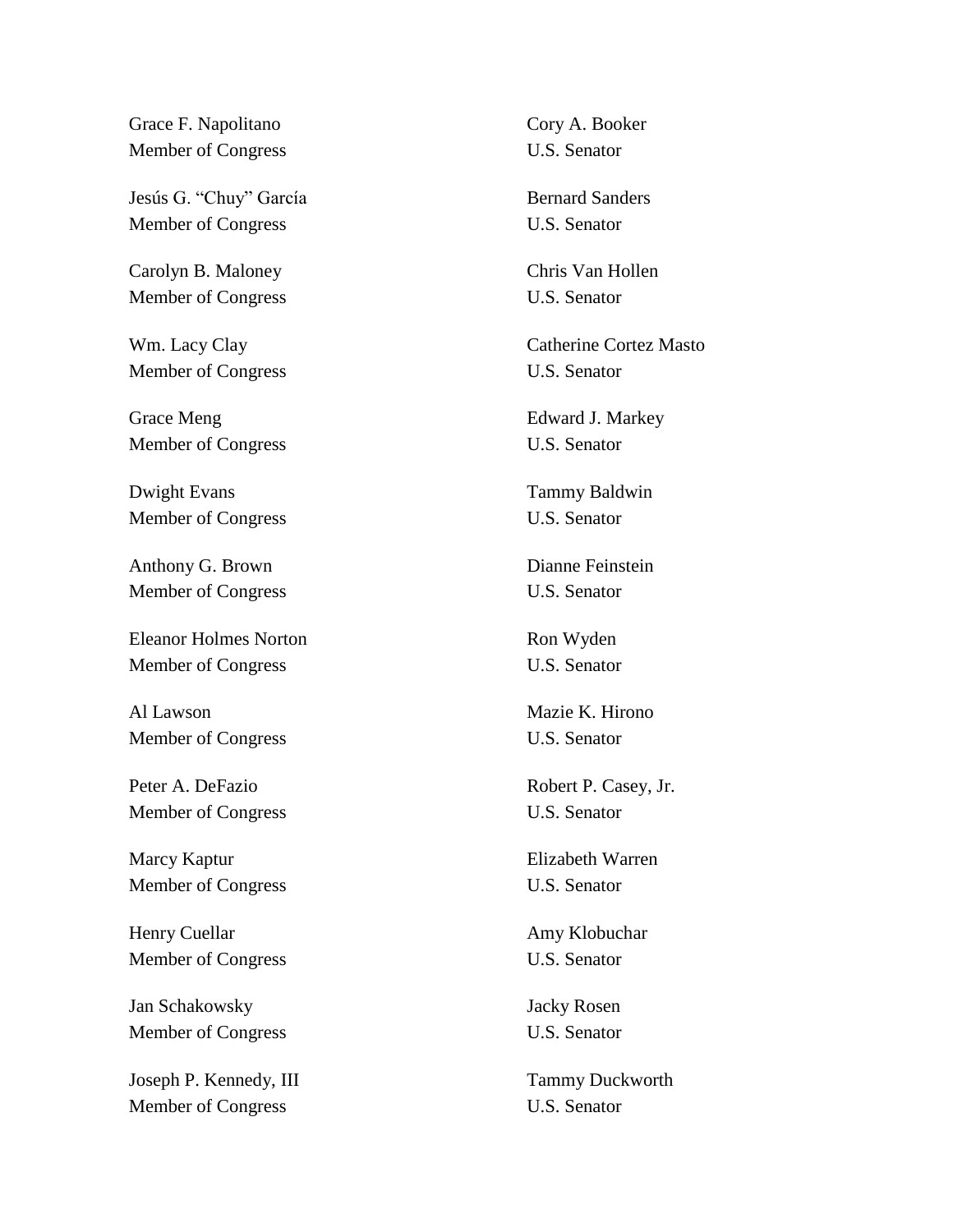Joyce Beatty Richard J. Durbin Member of Congress U.S. Senator

Stephen F. Lynch Michael F. Bennet Member of Congress U.S. Senator

Ilhan Omar Gary C. Peters Member of Congress U.S. Senator

Deb Haaland Jack Reed Member of Congress U.S. Senator

Gwen Moore Robert Menendez Member of Congress U.S. Senator

Jim Cooper Kirsten Gillibrand Member of Congress U.S. Senator

Eddie Bernice Johnson Juan Vargas Member of Congress Member of Congress

Al Green Bobby L. Rush Member of Congress Member of Congress

Vicente Gonzalez Danny K. Davis

Adam Smith Alma S. Adams, Ph.D.

Alcee L. Hastings Mary Gay Scanlon Member of Congress Member of Congress

Jennifer Wexton Diana DeGette Member of Congress Member of Congress

Val B. Demings Marc Veasey Member of Congress Member of Congress

Kathy Castor Michael F.Q. San Nicolas Member of Congress Member of Congress

Member of Congress Member of Congress

Member of Congress Member of Congress